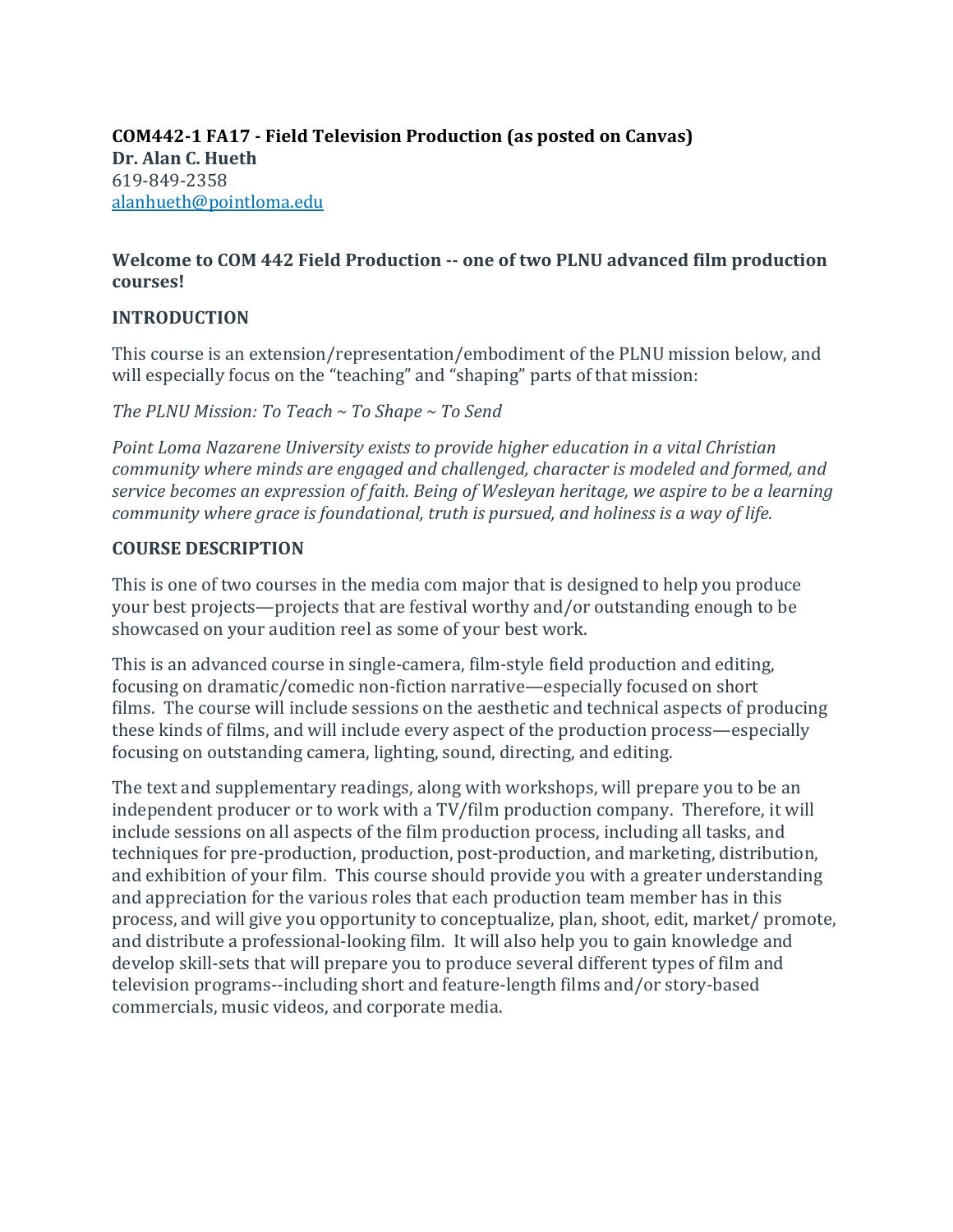#### **Resources**

## **TEXTBOOKS**

For those who have not taken COM 443 Studio Production--you are required to buy or rent these two (2) textbooks.

1. The Lean Forward Moment..., Norman Hollyn, (New Riders Press). For used: <http://finderscheapers.com/Search.aspx?kw=the+lean+forward+moment> (Links to an external [site.\)Links](http://finderscheapers.com/Search.aspx?kw=the+lean+forward+moment) to an external site.

2. Producing and Directing the Short Film and Video, (3rd ed is okay) by Irving and Rea, (Focal Press). For used copy, see:

[http://finderscheapers.com/product-price/Producing-and-Directing-the-Short-Film-and-](http://finderscheapers.com/product-price/Producing-and-Directing-the-Short-Film-and-Video-0240811747-9780240811741-24JAXIS0Y5F1)[Video-0240811747-9780240811741-24JAXIS0Y5F1](http://finderscheapers.com/product-price/Producing-and-Directing-the-Short-Film-and-Video-0240811747-9780240811741-24JAXIS0Y5F1) (Links to an external site.)Links to an [external](http://finderscheapers.com/product-price/Producing-and-Directing-the-Short-Film-and-Video-0240811747-9780240811741-24JAXIS0Y5F1) site.

### **When checking-out and checking-in equipment...**

You'll be assisted by our Media Operations Manager, Rick Moncauskas, and our TA's. You will be working with Rick on a variety of competencies--especially the editing, graphics, and sound competencies. Our "technical assistants" (TA's) will also be interacting with you for equipment check out and any assistance with equipment, editing, etc. at the studio. The TA's for this semester are:

Nick Macedo, Sr, Media Comm-Production Riley McQuown, Jr, Media Comm-Production Analise Nelson, Jr, Media Comm-Production Page Adlhoch, Sr, Media Comm-Production Sophie Proctor, Sr, Broadcast Journalism

### **Edit Bay Hours:**

The edit bays are open and available when Rick Moncauskas or our TA's are working. Those hours are posted by the second week of the semester on the bulletin board by the studio door. These hours fall within the library's open hours. Friday access will be limited to a couple of hours in the afternoon, and weekend access will be based solely on TA availability. If you have questions about this, please talk with Rick Moncauskas, Media Operations Manager, about this. His office is in the studio complex.

Course Learning Outcomes (CLO's)

As a result of this course, students will display:

- 1. Understanding and skill in producing, directing, art direction/production design, camera, lighting, sound, and/or editing and graphics; and
- 2. An understanding of the marketing/promotion, distribution, and exhibition of films.

You will be expected to perform at an advanced level, and you are encouraged to enter your work in the Broadcast Education Association (BEA) Student Video Festival, or other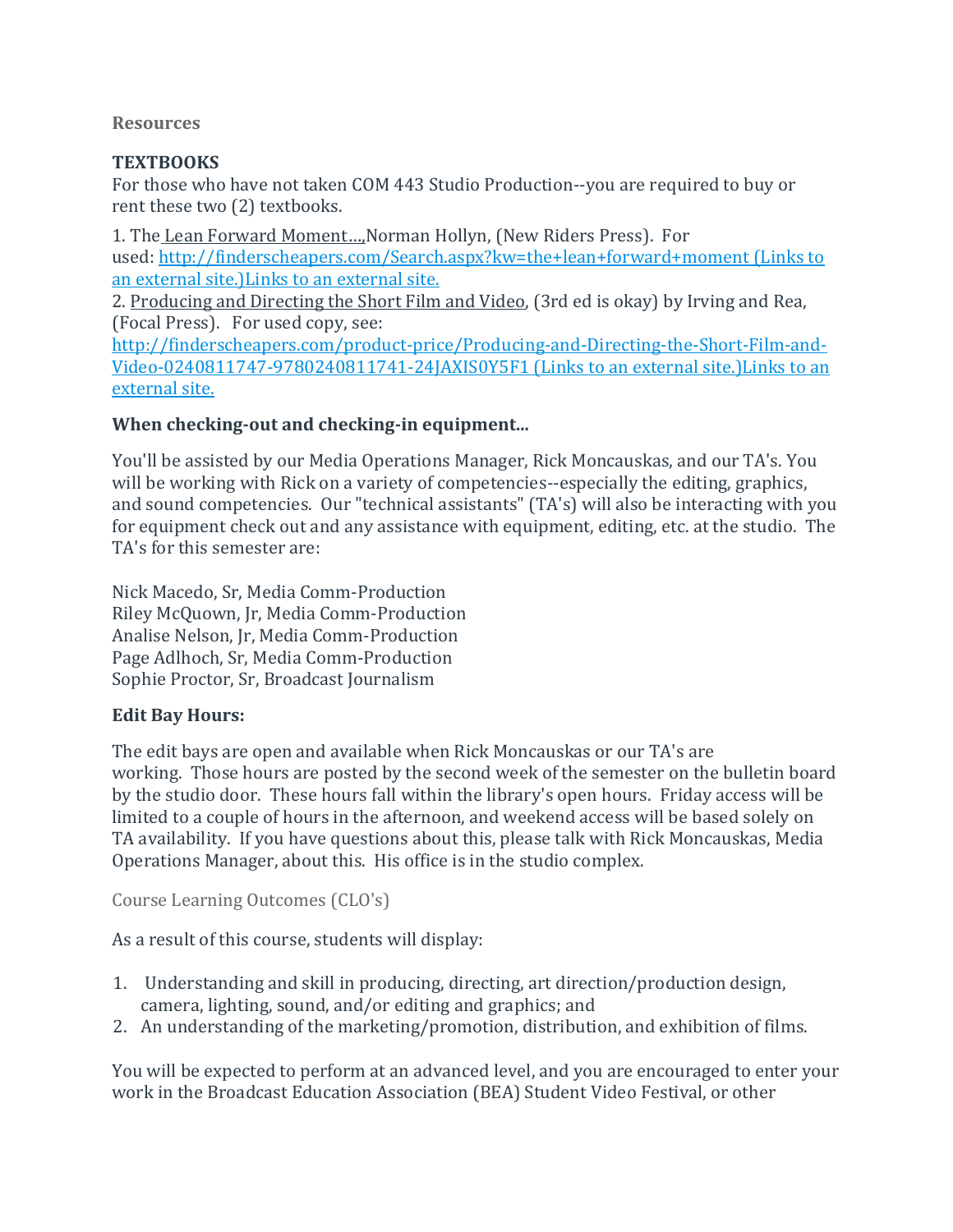student and professional festivals. Students who have their projects selected by a festival will receive a reimbursement from the department to cover their entry fee for the festival. Also, each production team will receive a \$100 stipend (reimbursed after the semester is over) for production costs incurred for your film. More details for that are provided in the assignments section of the syllabus.

Course Learning Outcomes, Format, and Activities

## **COURSE LEARNING OUTCOMES**

As a result of this course, students will display:

- 1. Understanding and skill in producing, directing, art direction/production design, camera, lighting, sound, acting, and/or editing and graphics; and
- 2. An understanding of the marketing/promotion, distribution, and exhibition of films.

You will be expected to perform at an advanced level, and you are encouraged to enter your work in the Broadcast Education Association (BEA) Student Video Festival, or other student and professional festivals. Students who have their projects selected by a festival will receive a reimbursement from the department to cover their entry fee for the festival. Also, each production team will receive a \$100 stipend (reimbursed after the semester is over) for production costs incurred for your film. More details for that are provided in the assignments section of the syllabus.

### **COURSE FORMAT & ACTIVITIES**

The format for the in-class meeting sessions will be diverse, with a variety of activities designed to help you to understand and apply course concepts production techniques in your projects. There will be two different "groups" that will share most activities in this course, but will also have their own distinct activities throughout the semester. Details on the graded assignments are available in the Assignment section.

**Group 1** will include students in this course who HAVE NOT TAKEN the COM 443 Studio Production course. Their distinct activities include:

- In-class online quizzes on chapter readings in The Lean Forward Moment… and the Producing and Directing… textbooks. See the Course Schedule for assigned readings and quizzes.
- Taking a Final Exam--based on questions included in the online quizzes
- Screening, note taking, and discussion of ten (10) episodes of *Bobby Roth's Master Class, A Director* Prepares...talking about the direction process of shows like *Lost, Gray's Anatomy, Hawaii Five-O*, and many other television shows and films.Each episode is approximately 20 minutes and consists of short educational documentaries on a variety of topics that are relevant this course…and others. There will also be an EXTRA CREDIT points opportunity related to this course. You can earn up to five (5) points for each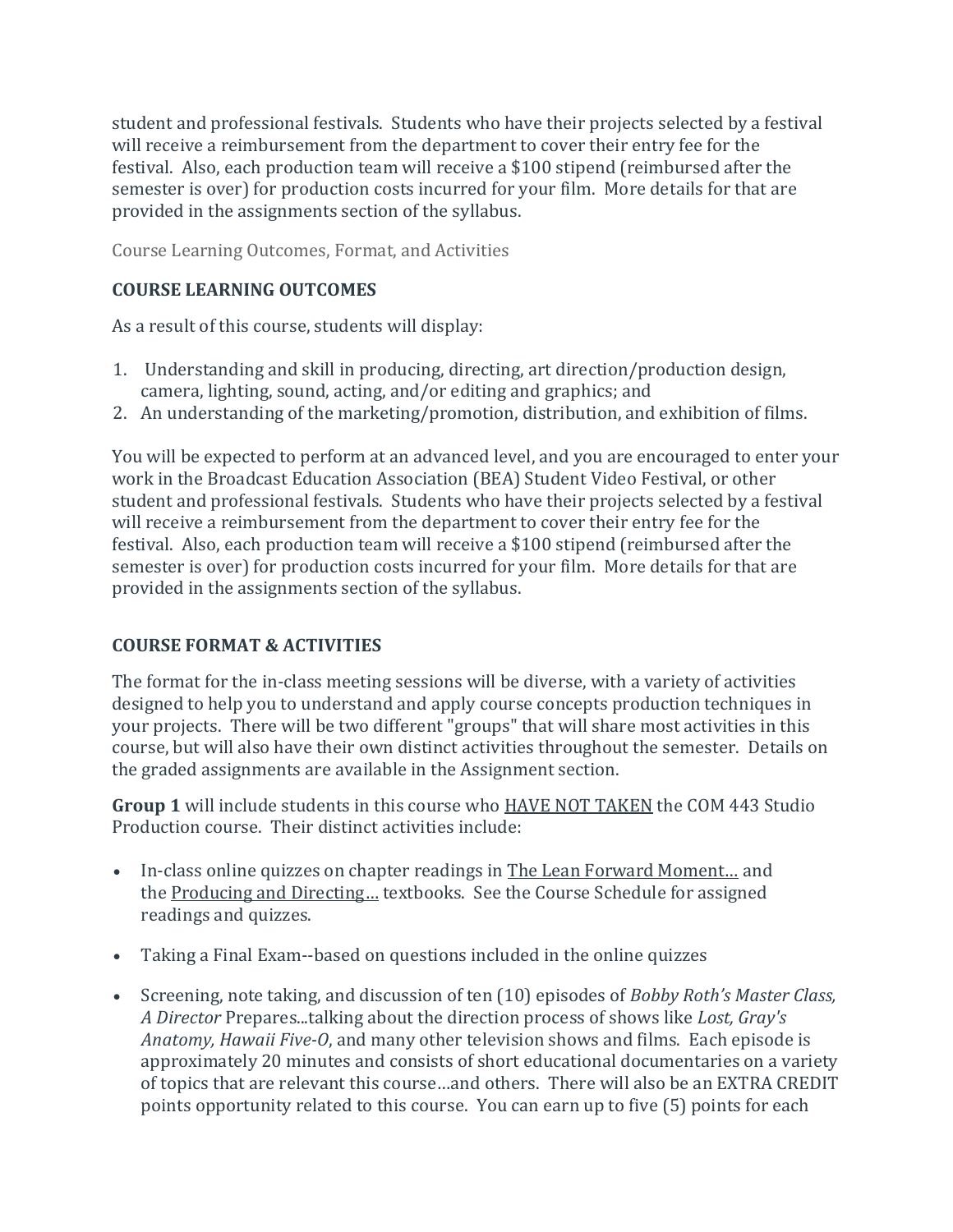"Master Class Episode-Notes" submitted at the end of class -- based on the *Bobby Roth Master Class* videos that will be screened in class. Your notes must include ten (10) or more content points. You must submit these legibly handwritten on paper with your name, episode number noted, and the date of the submission. You will turn these in at the end of each class session that the episode is shown.

**Group 2** will include students in this course who HAVE TAKEN the COM 443 Studio Production course Their distinct activities include:

- Screening, note-taking-reports on the *Looking at Movies* DVD videos on a variety of film topics and production techniques
- Doing Production Workshops on camera, lighting, and sound for the class

### **All students in this course will be doing the following:**

- Screening and analysis of award-winning student and professional short films and excerpts of (or complete) feature-length films. These include academy-award winners, BEA award-winners, *168 Hour Film Festival*, and selected professionally-produced short films. Topics of discussion will include scriptwriting, directing, acting, camera and lighting, sound, and editing.
- Doing a "Film Pitch" presentation on a project idea for a group short film (details provided in Assignments section). I, Rick, AND all students in this course will rate the pitches to determine which projects are chosen for production this semester. The highest-rated group project pitches will be selected and green-lighted for production in this course.
- Production Presentations using PowerPoint (or Prezi) -- on one of several production areas. All students are required to do this presentation.
- Producing and screening two (2) group film production projects, including: a twoperson group *One Script--Two Scenes* project, and a Group Film Project -- based on Film Pitch selections

### **COURSE POLICIES: Recording Permissions, Copyright & Equipment Use, and Internet Posting**

- Recording Permission Process
- First: **to shoot indoors** you must secure permission from the building manager BEFORE you do the shoot. Ideally, best to get this done well in advance--especially if it involves your group project. For the competency shoots, secure permission at least a day in advance (if possible). This means that you must plan ahead. Don't assume you can get permission on your way to the shoot. Also, when you check out equipment, you will be issued a "Press Pass"—to be worn by the camera operator for the shoot—which lets the building coordinators know that you're a PLNU student and that are working on a PLNU class project.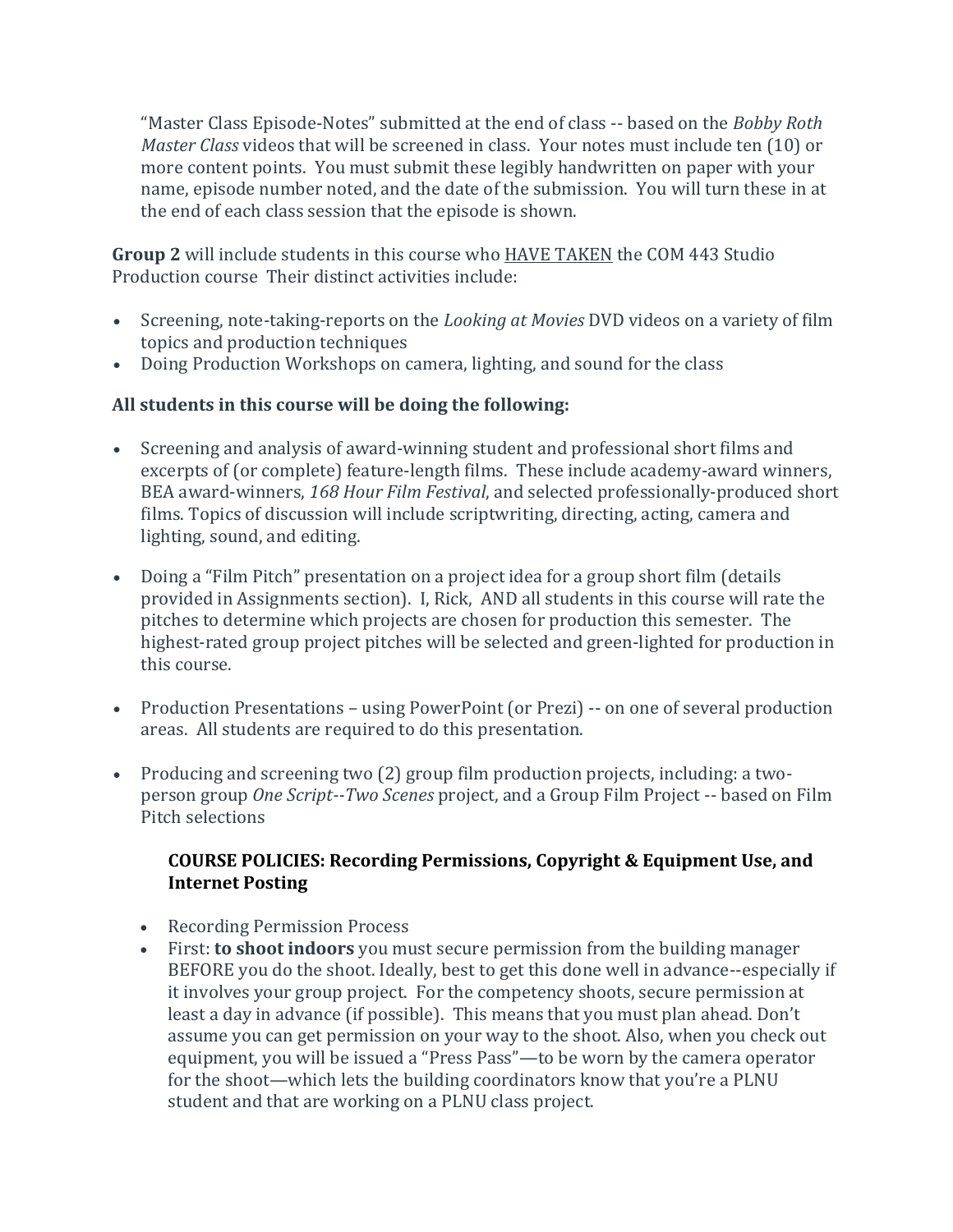Here's the contact information below for the building coordinators on campus--see below:

```
PLNU Building Coordinators
```
- For getting permission to shoot in the dorms, you must contact the RD for that dorm.
- Second: **to record outdoors**. We have arranged a system with Public Safety whereby, if you are shooting in an exterior common area (ie. outdoor areas between or around buildings), you have permission to shoot in those public areas on campus. That system is the "press pass." IF YOU ARE WEARING the press pass that will be in your camera bag when you check out your gear, you have permission from our department, and public safety, to shoot video outdoors on the PLNU campus. But if you plan on shooting where you might be blocking a road or sidewalk on campus, then you must get advance permission from the PLNU Public Safety office. Also, you need special permission to shoot in and around the Fermanian Business Center. Please call and get permission from their building coordinator early. The camera operator must wear the "press pass."
- Third: **to record off campus**. You are responsible to obtain permission for all offcampus shoots. This means that if you are setting up a tripod and/or lighting and any kind of extensive sound systems with crew and talent in public or private areas, you are responsible for getting permission to shoot--depending which entity (the city, county, state, or federal govt) "owns"/is responsible for that property. If you are shooting indoors on private property, you must get permission from the property owner. This can often require that you show that you have liability insurance--which PLNU provides for student shoots. You must contact Jim Bergherm in PLNU's accounting office about insurance forms.

# **COPYRIGHT POLICY**

 If you shoot video with signage (ie. Coca-cola) in the picture you must obtain the rights to show their logo in your footage if you plan to make your video public in any way. An example would be if you want to enter your video into a festival or post it on YouTube. This goes for PLNU signage as well. If you plan to have PLNU logos or signage in your video, you need to get permission from the school to use their copyrighted identifiers. The reason for this is clear. If your video defames the school in any way, you will not get permission. (The same is true of Coca-Cola.) In most cases, assuming you are not doing anything to denigrate or besmirch the reputation of the school, permission will, most likely, be granted. We want you to be aware that use of PLNU signage is not automatically assumed. My suggestion is, if you want to do something controversial, don't include signage (PLNU or other) in your footage.

# **COPYRIGHT RELEASE**

 The PLNU Dept of Communication and Theatre owns the copyright to all student video and film projects created as individual or group projects. This includes projects created by the use of student's personal equipment OR the university's equipment in regular production courses and independent practicum course credit projects. The department has the right to make copies of student video and film projects, and display them on PLNU's Point TV Vimeo channel, YouTube channel,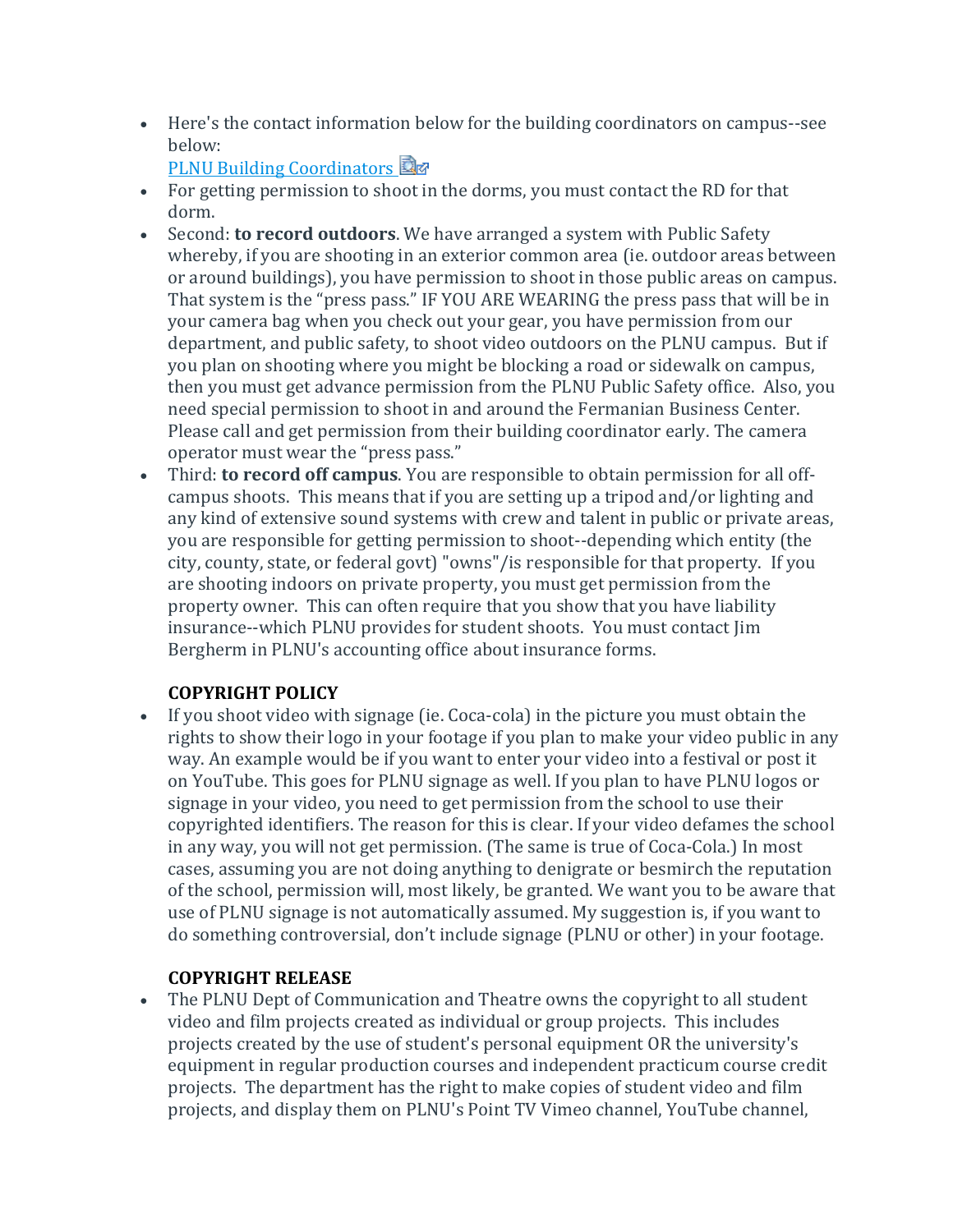and at conferences, conventions, or for TV or film festivals for educational and program promotion purposes.

- EQUIPMENT USE FOR PROFESSIONAL PROJECTS
- Students cannot use equipment for professional production purposes without notification to the instructor. This includes getting paid by third parties for production services using university equipment or selling partial or completed projects to third parties. If a student desires to use university equipment for professional projects and wants to rent the equipment, they may do so -- going through the request process with the instructor. Also, if a student takes on a professional project, and the project was referred to the student by university personnel or the instructor, then the project client must agree to a financial donation to the university -- above and beyond payment to the student. This amount must be negotiated by the client and the instructor well in advance of the production of the project..
- **INTERNET POSTS OF STUDENT PROJECTS**
- Students cannot put their programs on the Internet or distribute their programs in any way without university permission. The student may receive permission from the department by notifying the department and specifying what project they would like to distribute, in what venue (eg. YouTube, Vimeo, etc.) and when. The department will work with students to find the widest possible audience for their projects.
- NOTE: Any violation of these policies will incur loss of equipment privileges.

# **Attendance & Equipment Policies**

### **ATTENDANCE**

- This is an extremely important production course and one that you need to take seriously in your program here at PLNU. It is where you prove your professionalism as a prospective filmmaker/TV producer. Therefore, it is critical that you attend all course sessions, along with all of your out-of-class team project sessions. Film/TV production is a collaborative enterprise that requires organization, focus, and team effort to succeed. This works best when the entire team is present at all class sessions, team project gatherings, etc. Always remember: others are depending on you to be present and to perform well.
- Everyone starts with 100 points for Attendance and Participation. Your attendance and participation grade will incur point reductions for absences from class. Every absence will incur a 25 point reduction off of your Attendance & Participation grade. Normal allowances are made for your own severe illness and/or family deaths, etc. However, if you must be absent from a course session, a note and/or call or visit to the instructor is advised. If you must be late to a project planning or production session, communicating with your fellow student-teammates (well in advance) is advised.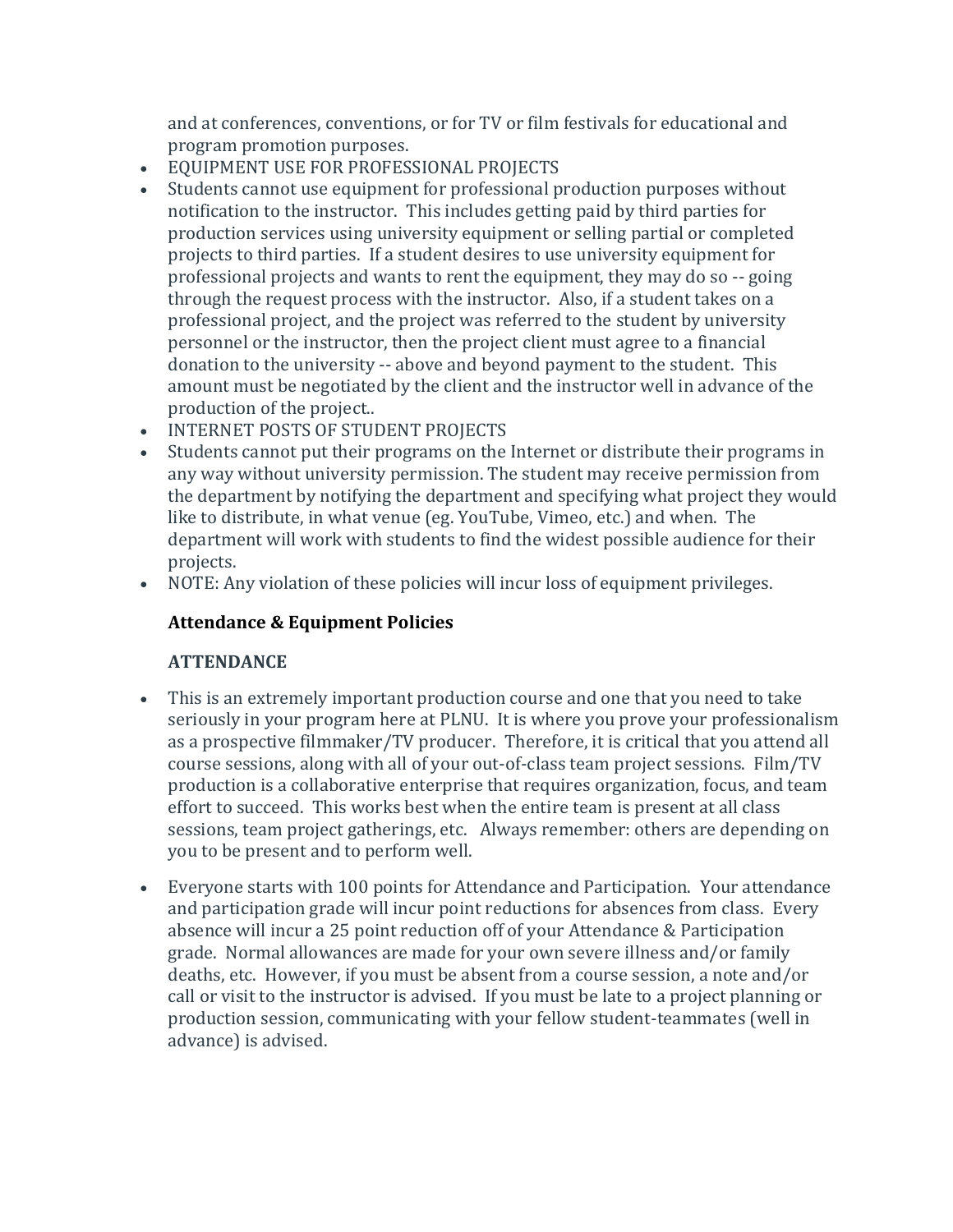- IMPORTANT NOTE: if I get a report from a show producer that someone did not show up for a small-group project or class project shoot, that student will incur point reductions also.
- **From the Provost:** Regular and punctual attendance at all classes in which a student is registered is considered essential for optimum academic achievement. Therefore, regular attendance and participation in each course are minimal requirements to be met. There are no allowed or excused absences except when absences are necessitated by certain university-sponsored activities and are approved in writing by the Provost.

Whenever the number of accumulated absences in a class, for any cause, exceeds ten percent (10%) of class sessions (this is **equivalent to one and one-half weeks or longer** in this course), the faculty member has the option of filing a written report to the Vice Provost for Academic Administration which may result in de-enrollment, pending any resolution of the excessive absences between the faculty member and the student. **In the case of this course, that's two missed class sessions.** If more than 20 percent **(that's three missed class sessions in this course)** is reported as missed, the faculty member may initiate the student's de-enrollment from the course without advance notice to the student. If the date of de-enrollment is past the last date to withdraw from a class, the student will be assigned a grade of "F" or "NC." There are no refunds for courses where a de-enrollment was processed.

### **EQUIPMENT AND FACILITIES**

- Camcorders, microphones, lighting kits, and other equipment are available for check-out at the PLNU studio. Check-out and return times and policies are posted on the PLNU TV & Film bulletin board by the studio door. Unfortunately, we do not have enough equipment for everyone to use simultaneously. Students who do not abide by the policies will be penalized. Penalties include substantial late fee charges, and for those that abuse policies repeatedly: loss of equipment use privileges for the semester. Also, the person that checks out the equipment is responsible for the care of equipment. If equipment is lost or damaged, students are responsible for costs to replace or repair the equipment. See additional details posted on the equipment check-out policy sheet in the TV studio.
- Our equipment and facilities are not only academic labs, but are also professional production facilities for on and off-campus constituents. The success and improvement of the academic program in media studies at PLNU is dependent upon the condition, quality, and success of this facility.
- Eating and drinking is especially forbidden in the control room, the edit bays, and the studio. You will be required to clean-up, strike, and return all equipment and other items to their proper places after labs and project sessions. Also, please take everything out of the facility that you bring into the facility. If I, other faculty, or department TA's consistently find papers, books, scripts or other items traceable to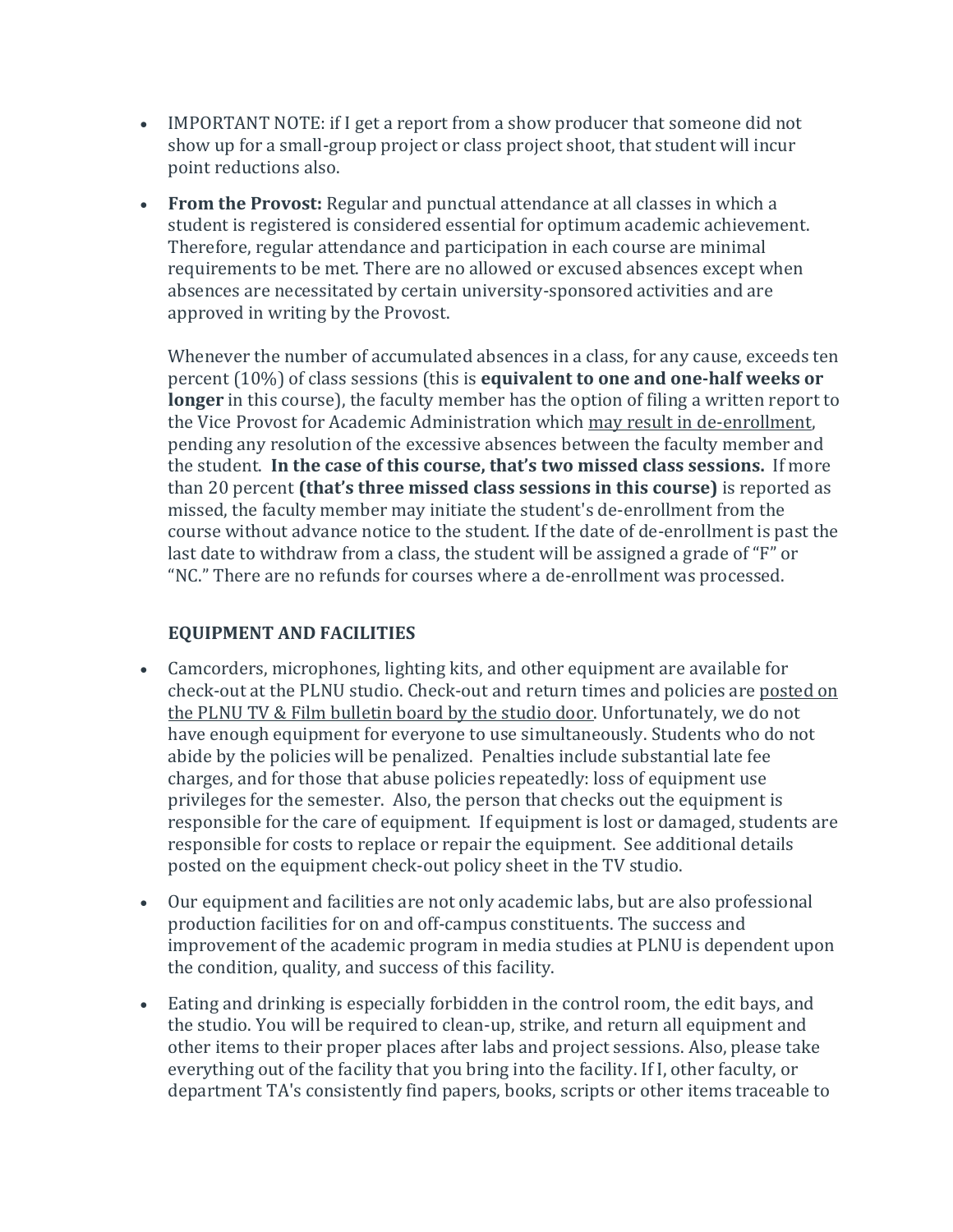a student, that student's participation grade will be affected. The studio and edit bays are work areas that need to be kept as neat and clean as possible.

## **USE THE CUBBY-SHELVES FOR YOUR BACKBACKS, ETC!**

- Shelves are provided on the left hand side of the door that gives you access to the control room and studio. PLEASE put all backpacks, books, purses, etc. in a cubby space while you're in the studio complex. This will help keep the clutter away from the edit bays AND off the limited floor space that we have in these areas!
- **A Final Note:** please treat equipment as if it were your own, you depended upon it for your own livelihood, and you did not have any money to fix or replace it.

# **Chapters Quizzes & Final Exam Information**

- **Chapters Quizzes**
- Group 1 will have seven (7) quizzes in this course. Questions will derive from the assigned chapter readings noted for each day of the quiz--see the Course Schedule for details. You will have anywhere between a few to up to ten (10) or more questions for each chapter--averaging about six (6) to eight (8) questions per chapter. The questions will be a combination of multiple choice and T/F questions. Each question will be worth one (1) point. Be sure to read every chapters and, especially, study the "main points" (eg. section headings, definitions, and other main points) that appear in each chapter in preparation for these quizzes.
- **Final Exam**
- The final exam will consist of 150 select questions from the quizzes. You'll have access to all quiz questions and answers up till the time of the final exam.

### **EVALUATION & GRADING**

Assignments/projects will be evaluated on the following basis:

Your grade will be based on your performance in your assigned production role(s). The criteria for evaluation will be established by readings, in-class examples and student and instructor screenings, discussions, and analysis and critique of outstanding student and professional TV/film work. Also, your grade will be based on how your work meets the grading criteria provided for each project, and how your work compares to peer's (present and past) in this course over the past 30+ years.

Your work will be evaluated based on the following criteria:

# **D or F grade:**

- Project does not meet the assignment's guidelines
- Production values are unacceptable for college-level work. There are obvious technical errors, such as poor audio and shaky camera shots, poor editing, lighting, staging, directing, and/or white balancing of cameras
- Problems with participation in the project (i.e. late/left early, poor attitude, etc.)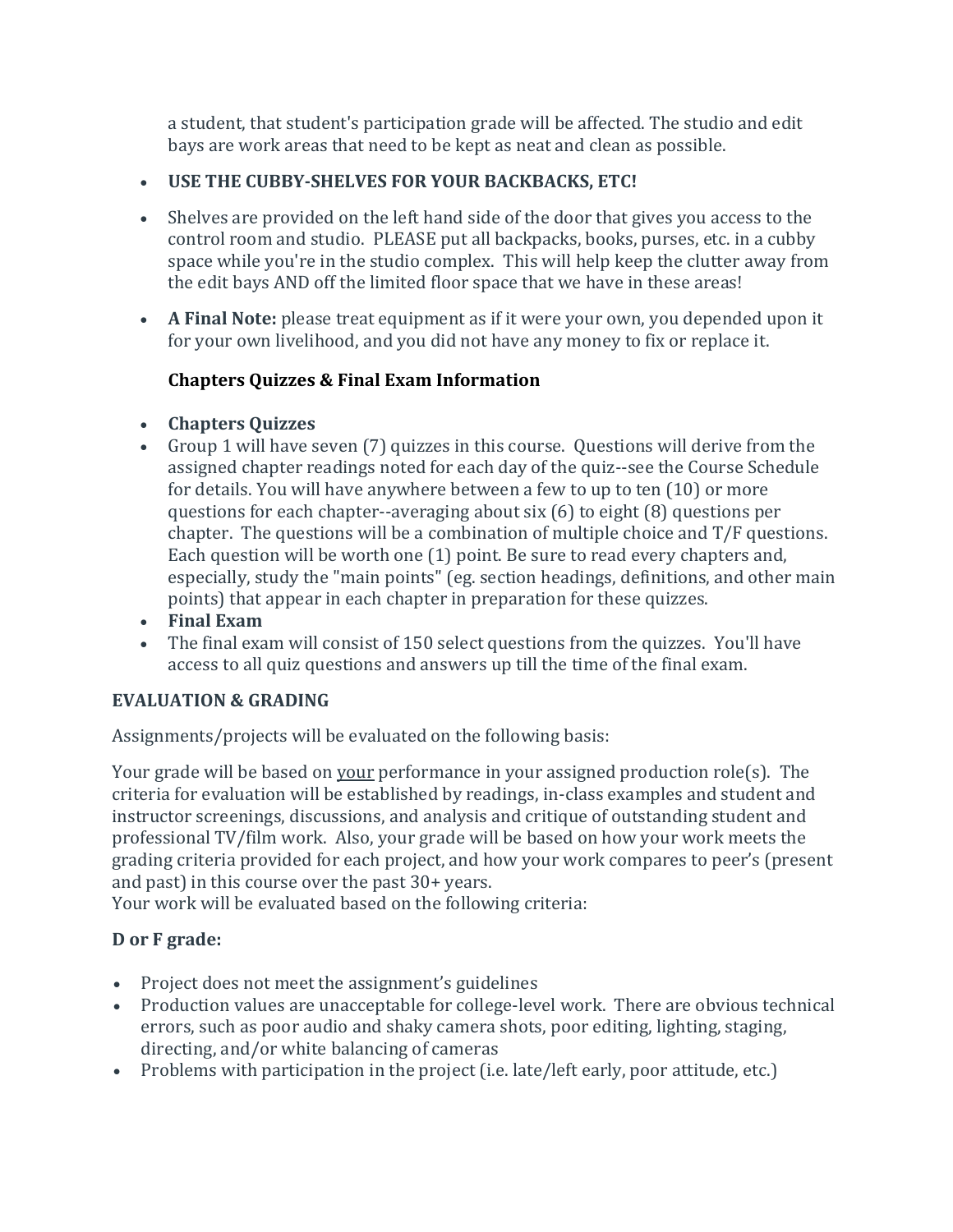# **C grade:**

- No participation problems
- A few technical problems, based on principles and techniques taught in class
- Production values and conventions are average and acceptable for college-level production
- Program is moderately engaging and entertaining

### **B grade:**

- Criteria for C-level work are met
- Some display of creative/unique camera, sound, directing, graphic, and/or editing techniques
- Maximum of two (2) to no (0) technical problems evident in your work
- Program is engaging, above-average quality, and communicates with some flair and creativity

## **A grade:**

- Criteria for B-level work are met
- Several displays of creative/unique camera, sound, directing, editing, and/or graphic techniques
- No (0) obvious technical errors
- All production techniques effectively tied to the theme and stylistic approach
- Program is truly outstanding, engaging, entertaining, and communicates with substantial flair and creativity for undergraduate, college-level production

### **GROUP 1:**

**Assignments and Points** (for those who **have not taken** 443):

| Chapter Quizzes -- seven (7)                   | 235         |
|------------------------------------------------|-------------|
| <b>Project Pitch Presentation</b>              | 100         |
| One Script-Two Scenes Project                  | 100         |
| Short Film Group Project & Production Notebook | 250         |
| <b>Production Presentation</b>                 | 100         |
| Final Exam                                     | 100         |
| Attendance & Participation                     | <u> 115</u> |
| Total points:                                  | 1000        |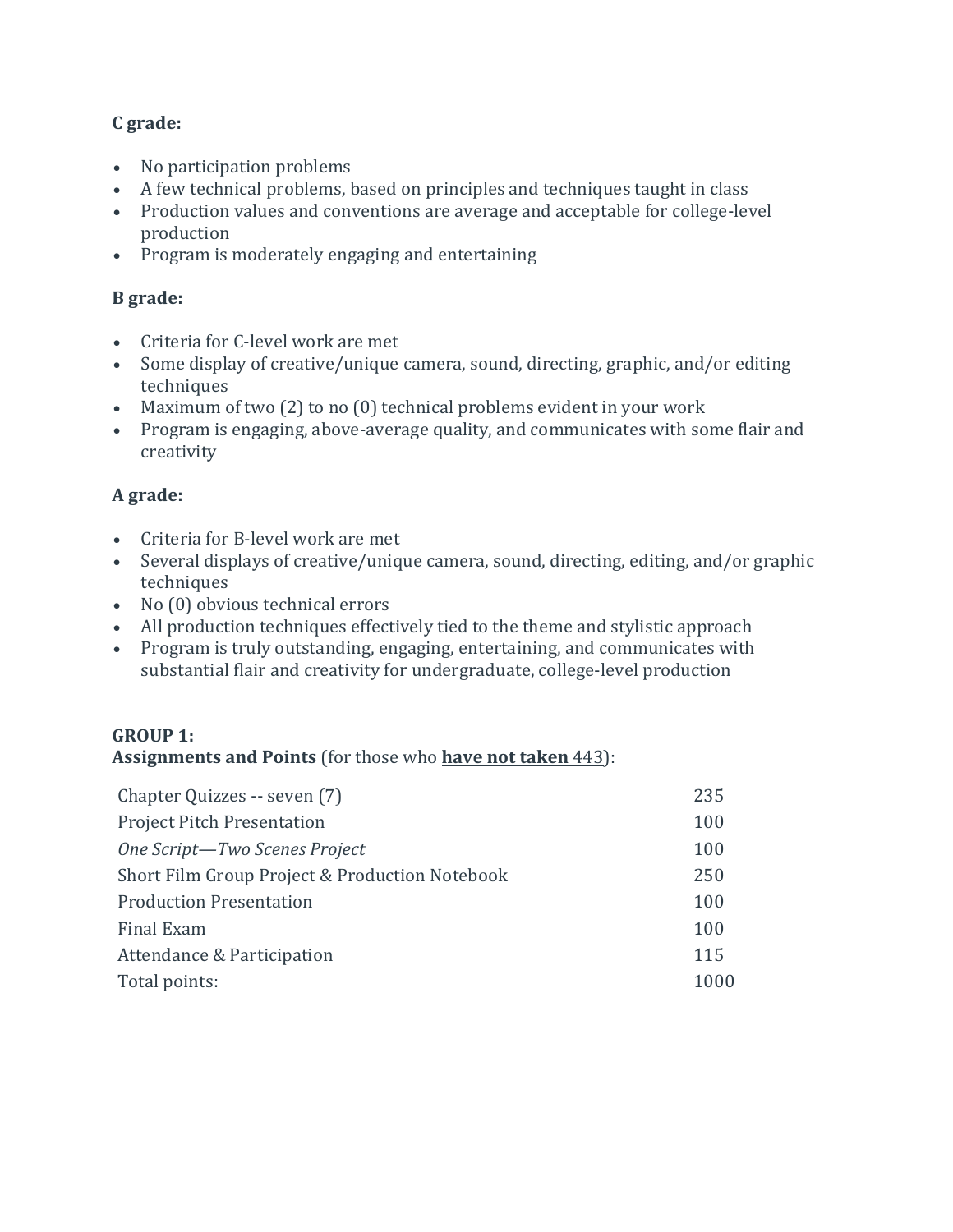Your final course grade will be based on the following point scale:

 $920-1000 = A$ 

 $900-919 = A$ 

 $880 - 899 = B +$ 

Etc.

## **GROUP 2**

Assignments and Points (for those who **have taken** 443)

| Project Pitch & Proposal                       | 100 |
|------------------------------------------------|-----|
| Looking at Movies Videos Notes-Reports         | 100 |
| <b>Production Workshop</b>                     | 100 |
| One Script-Two Scenes Projects                 | 150 |
| <b>Production Presentation</b>                 | 100 |
| Short Film Group Project & Production Notebook | 250 |
| Attendance & Participation                     | 100 |
| Total points:                                  | 900 |

Your final course grade will be based on the following point scale:

 $830-900 = A$  $810 - 829 = A$  $791-809 = B +$  $749 - 790 = B$  $730 - 748 = B$  $712 - 729 = C +$  $659 - 711 = C$  $640-658 = C$ Etc.

### Extra Credit Opportunity For Group 1:

You can earn five (5) points for each "Master Class Episode-Notes" submitted at the end of class -- based on the *Bobby Roth Master Class: A Director Prepares* videos that will be screened in class. You can earn up to fifty (50) points total! Your notes must include ten (10) or more content points. You must submit these legibly handwritten on paper with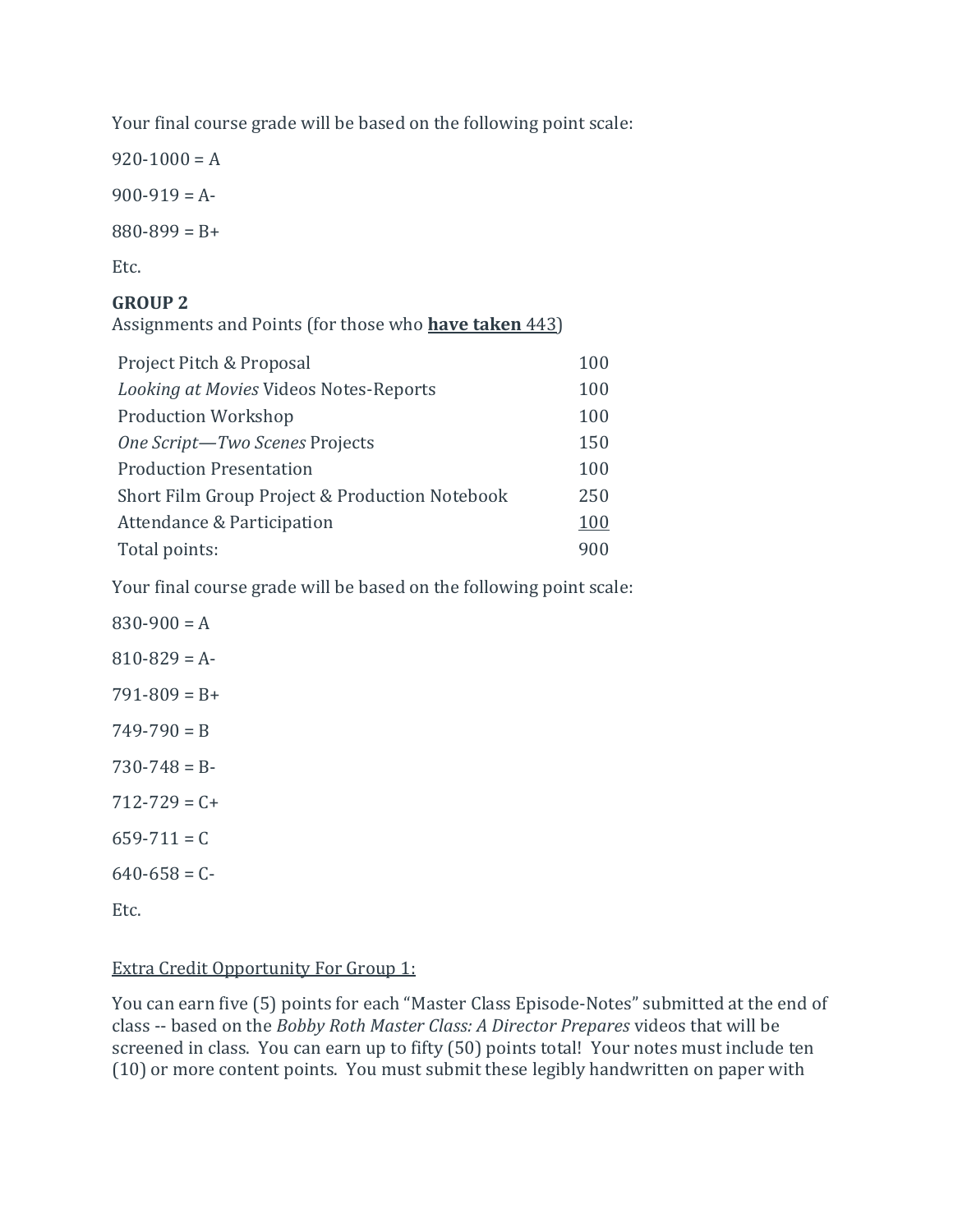your name, episode number noted, and the date of the submission. You will turn these in at the end of each class session that the episodes are shown.

### Course Schedule **WEEK 1: 8/29/17** READING: NONE ASSIGNED

- 1. Canvas website: course activities, assignments, schedule, etc.
- 2. Screen and discuss feature-length film *Juno* (96 minutes)

# **WEEK 2: 9/4/17**--**NO CLASS (LABOR DAY)**

**WEEK 3: 9/11/17--**READING: *Producing…Ch. 1-3, and Lean Forward…1-3*

- 1. CHAPTERS QUIZ 1
- 2. Group 1: Screen *Bobby Roth's Master Class, A Director Prepares--Episode 1: Preparation and Imagination* and *Episode 2: How to Read a Script*
	- Group 2: Screen the following on *Looking at Movies* DVD (*LAM* Reports #1) Chapter 1: Film Analysis, Part I: Juno (15:00), and Part II: Harry Potter (14:00) Chapter 2: Form & Content (5:00) Chapter 4: Elements of Narrative: Narrators, Narration, and Narrative (9:00), Diegetic and Nondiagetic Elements (9:00)
- 3. Screen & critique/analyze short films
- 4. Review & Discuss Project Pitch Assignment

**WEEK 4: 9/18/17--**READING: *Producing…Ch's 4-6; Lean Forward Ch's 11 & 12 [Release Forms & Much More](http://www.joenasrapp.com/prepropost) (Links to an external site.)Links to an external site.*

- 1. CHAPTERS QUIZ 2
- 2. Project Pitch Presentations
- 3. Chapters Discussion AND/OR screen short films—based on need and as time allows

**WEEK 5: 9/25/17** --READING: *Producing…Ch's 7, 14; Lean Forward… Ch. 5*

- 1. CHAPTERS QUIZ 3
- 2. Group 1: Screen *Bobby Roth's Master Class, A Director Prepares Episode 3: Designing Shots* and *Episode 4: Casting*

Group 2: Screen the following on *Looking at Movies* DVD (*LAM* Reports #2) Chapter 4: Suspense and Surprise (2:00)

Chapter 5: Setting and Expressionism (6:00); Lighting and Familiar Image...(8:00), Composing the Frame (8:00)

Chapter 6: LIghting (10:00), Shot Types... (6:00), Camera Angles (6:00), Point of View (5:00)

- 3. Project Pitch Selections--discussion, Q & A, planning, etc.
- 4. Intro and discuss *One Script—Two Scenes* Production Project assignment
- 5. Screen & critique/analyze short films
- 6. Workshop: Canon Digital Film Cam -- Features and Set-Up (in studio)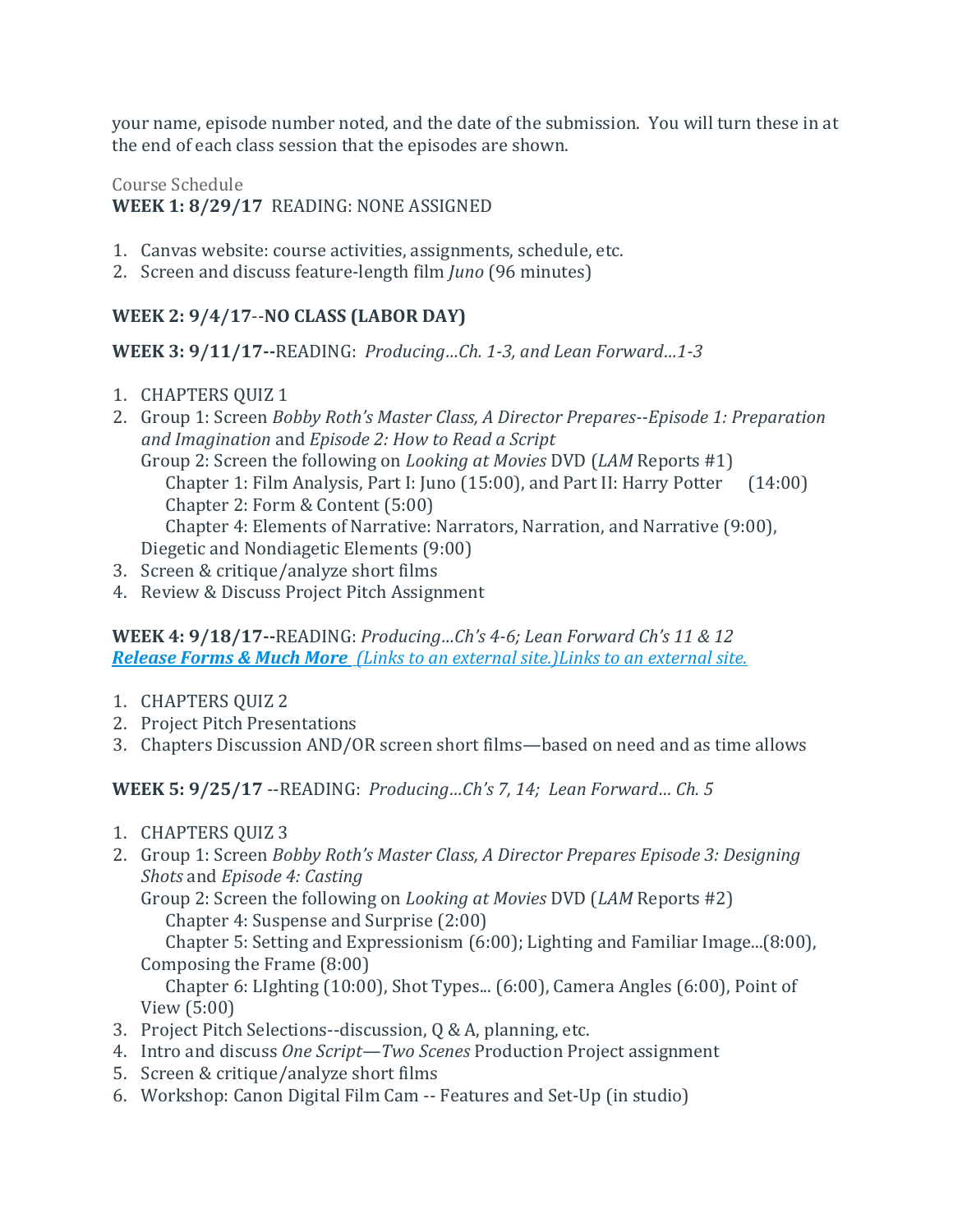### **WEEK 6: 10/2/17 -- NO CLASS MEETING...Group mtgs & planning for** *One Script-Two Scenes Project* **and group film projects**

**WEEK 7: 10/9/17 --**READING: *Producing…Ch's 8, 11, 13; Lean Forward…Ch's 4 & 6*

- 1. CHAPTERS QUIZ 4
- 2. Group 1: Screen *Bobby Roth's Master Class, A Director Prepares--Episode 5: Time* and *Episode 6: Collaboration* Group 2: (*LAM* Reports #3) Chapter 6: Zoom and Moving Camera Effects (6:00), The Moving Camera (5:00), Focal Length (5:00); Chapter 7: Persona and Performance (4:00), Editing & Performance in Snapshot (10:00); Chapter 8: The Evolution of Editing- -Continuity and... (14:00), The Evolution of Editing: Montage (13:00)
- 3. Screen, critique, analyze short films
- 4. Workshops: (pick one)

A. Canon Digital Film Camera--set up, operational features, lenses, camera movement, etc.

B. Setting up field lighting instruments and accessories (in studio)

- C. Field sound recording (meet at studio)
- D. Editing and colorization (Edit B)

E. Directing -- w/Hueth (location TBD)

**WEEK 8: 10/16/17** --READING: *Producing…Ch's 10, 15; Lean Forward…. Ch. 10*

- 1. CHAPTERS QUIZ 5
- 2. Group 1: Screen *Bobby Roth's Master Class, A Director Prepares--Episode 7: Actors (Part 1)* and *Episode 8: Actors (Part 2)*

Group 2: (*LAM* Reports #4) Chapter 8: The Kuleshov Experiment (10:00), Editing Techniques in Snapshot (5:00); Chapter 9: Sound in Snapshot (5:00)

- 3. Screen, critique, analyze short films AND/OR team meetings: One-Script-Two Scenes OR group film project
- 4. Workshops: (pick one)

A. Canon Digital Film Camera--set up, operational features, lenses, camera movement, etc.

- B. Setting up field lighting instruments and accessories (in studio)
- C. Field sound recording (meet at studio)
- D. Editing and colorization (Edit B)
- E. Directing -- w/Hueth (location TBD)

**WEEK 9: 10/23/17 --**READING: *Producing…Ch's 16, 17; Lean Forward…Ch's 7, 8,*

- 1. CHAPTERS QUIZ 6
- 2. Group 1: Screen *Bobby Roth's Master Class, A Director Prepares--Episode 9: Editing, and Episode 10: Career*
- 3. See [Foley Stage](https://www.facebook.com/MVOD.TV/videos/10154414284057807/) (Links to an external site.)Links to an external site. video!
- 4. Screen, critique, analyze short films AND/OR team meetings: *One-Script-Two Scenes* OR group film project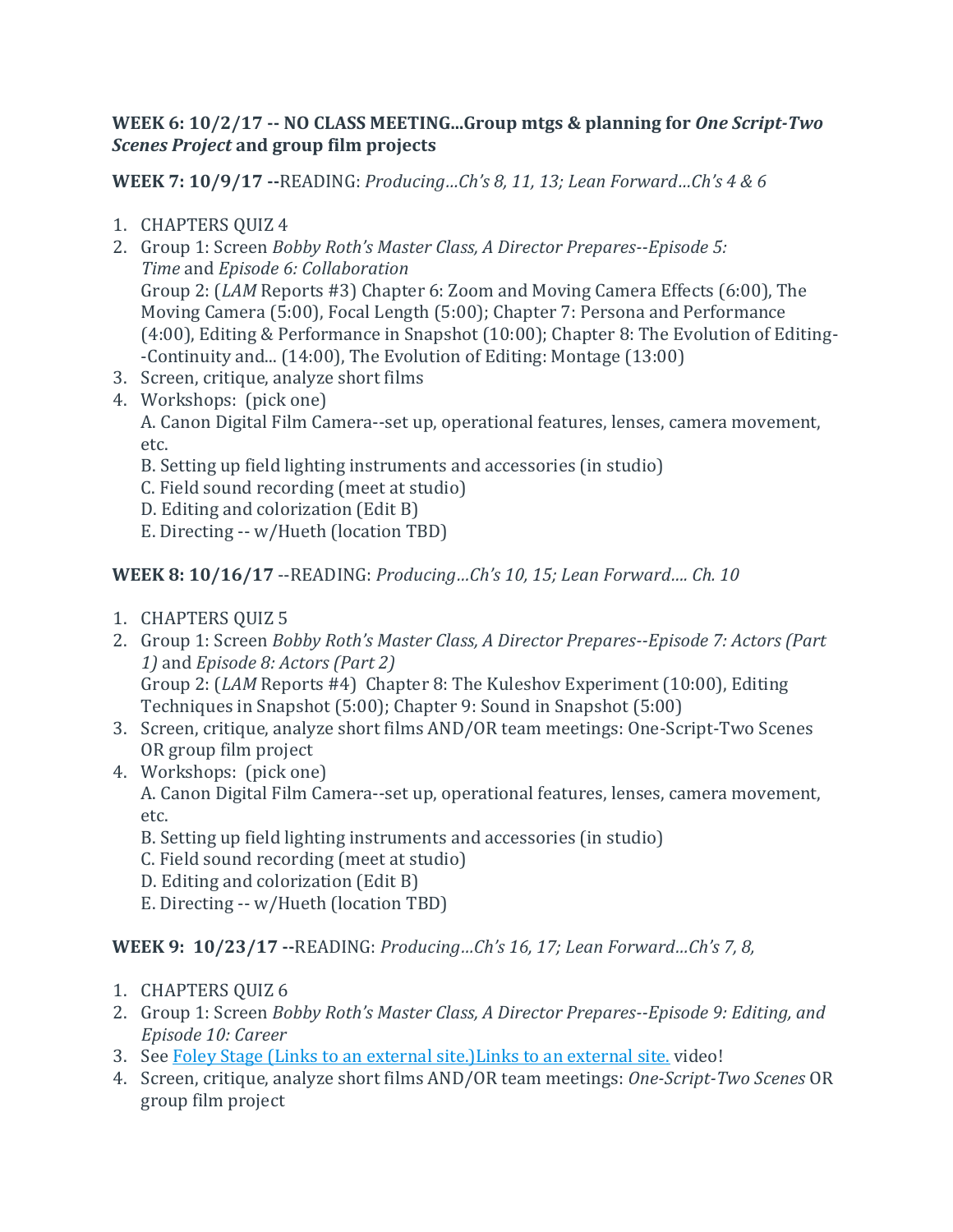5. Workshops: (pick one)

A. Canon Digital Film Camera--set up, operational features, lenses, camera movement, etc.

- B. Setting up field lighting instruments and accessories (in studio)
- C. Field sound recording (meet at studio)
- D. Editing and colorization (Edit B)
- E. Directing -- w/Hueth (location TBD)

### **WEEK 10: 10/30/17** --READING: *Producing…Ch. 19*

- 1. CHAPTERS QUIZ 7
- 2. Writing & Producing Presentations
- 3. Director of Photography (DP) Presentations
- 4. Screen, critique, analyze short films OR feature-length film AND/OR team meetings: *One-Script-Two Scenes* OR group film project
- 5. Workshops: (pick one)

A. Canon Digital Film Camera--set up, operational features, lenses, camera movement, etc.

B. Setting up field lighting instruments and accessories (in studio)

- C. Field sound recording (meet at studio)
- D. Editing and colorization (Edit B)
- E. Directing -- w/Hueth (location TBD)

(Links to an external [site.\)Links](http://kenlevine.blogspot.com/2014/03/directing-sitcoms.html) to an external site.

#### **WEEK 11: 11/6/17**

- 1. Art Direction-Production Design Presentations
- 2. Directing Presentations
- 3. Editing Presentations
- 4. Workshops: (pick one)
	- A. Canon Digital Film Camera--set up, operational features, lenses, camera movement, etc.
	- B. Setting up field lighting instruments and accessories (in studio)
	- C. Field sound recording (meet at studio)
	- D. Editing and colorization (Edit B)
	- E. Directing -- w/Hueth (location TBD)

5. Screen, critique, analyze short films OR feature-length film AND/OR team meetings: *One-Script-Two Scenes* OR group film project

### **WEEK 12: 11/13/17**

### *ONE SCRIPT--TWO SCENES PROJECTS DUE*

1. Screen *One Script--Two Scenes Projects*

*2.* Screen, critique, analyze short films OR feature-length film AND/OR team meetings for group film project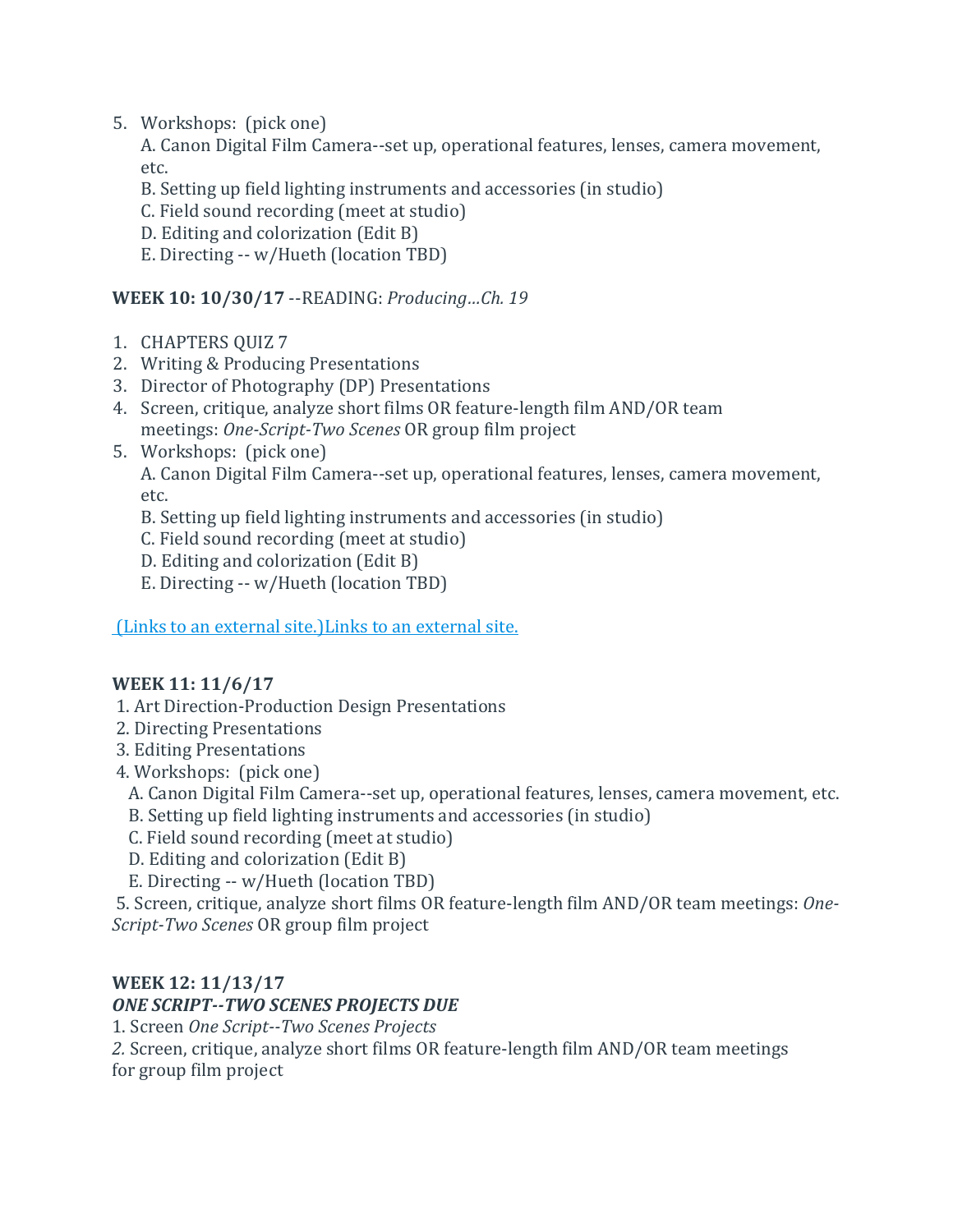#### **WEEK 13: 11/20/17** *FIRST CUT—MAJOR TEAM PROJECTS (OPTIONAL) OR "Edit Bay Day" @ studio--showing scenes shot AND/OR editing progress*

1. Screen 1st cut of group film project (part or whole)

2. Screen, critique, analyze short films OR feature-length film AND/OR team meetings for group film project

### **WEEK 14: 11/27/17**

1. Screen, critique, analyze short films OR feature-length film AND/OR team meetings for group film project

#### **WEEK 15: 12/4/17** *SHORT FILMS & ONE SCRIPT-TWO SCENES PROJECTS DUE*

- 1. Screen short film group projects
- 2. Screen, critique, analyze short films OR feature-length film AND/OR team meetings for group film project

### **Final Exam: MONDAY, December 4, 2017, 4:30-7 p.m.**

PLNU Academic Behavior Policy

See the university's new policy included in the PLNU undergraduate handbook:

Both faculty and students at Point Loma Nazarene University have the right to expect a safe and ordered environment for learning. Any student behavior that is disruptive or threatening is a serious affront to Point Loma Nazarene University as a learning community. Students who fail to adhere to appropriate academic behavioral standards may be subject to discipline. Although faculty members communicate general student expectations in their syllabi and disruptive student conduct is already addressed in the Undergraduate Student Handbook, the purpose of this policy is to clarify what constitutes disruptive behavior in the academic setting and what actions faculty and relevant administrative offices may take in response to such disruptive student behavior.

"Disruption," as applied to the academic setting, means classroom, instructor or classmaterelated student behavior that a reasonable faculty member would view as interfering with or deviating from normal classroom, class-related, or other faculty-student activity (advising, co-curricular involvement, etc.). Faculty members are encouraged to communicate positive behavior expectations at the first class session and to include them in course syllabi. Examples of disruptive classroom behavior include, but are not limited to:

- persistent speaking without being recognized or interrupting the instructor or other speakers;
- overt inattentiveness (sleeping or reading the newspaper in class);
- inordinate or inappropriate demands for instructor or classroom time or attention;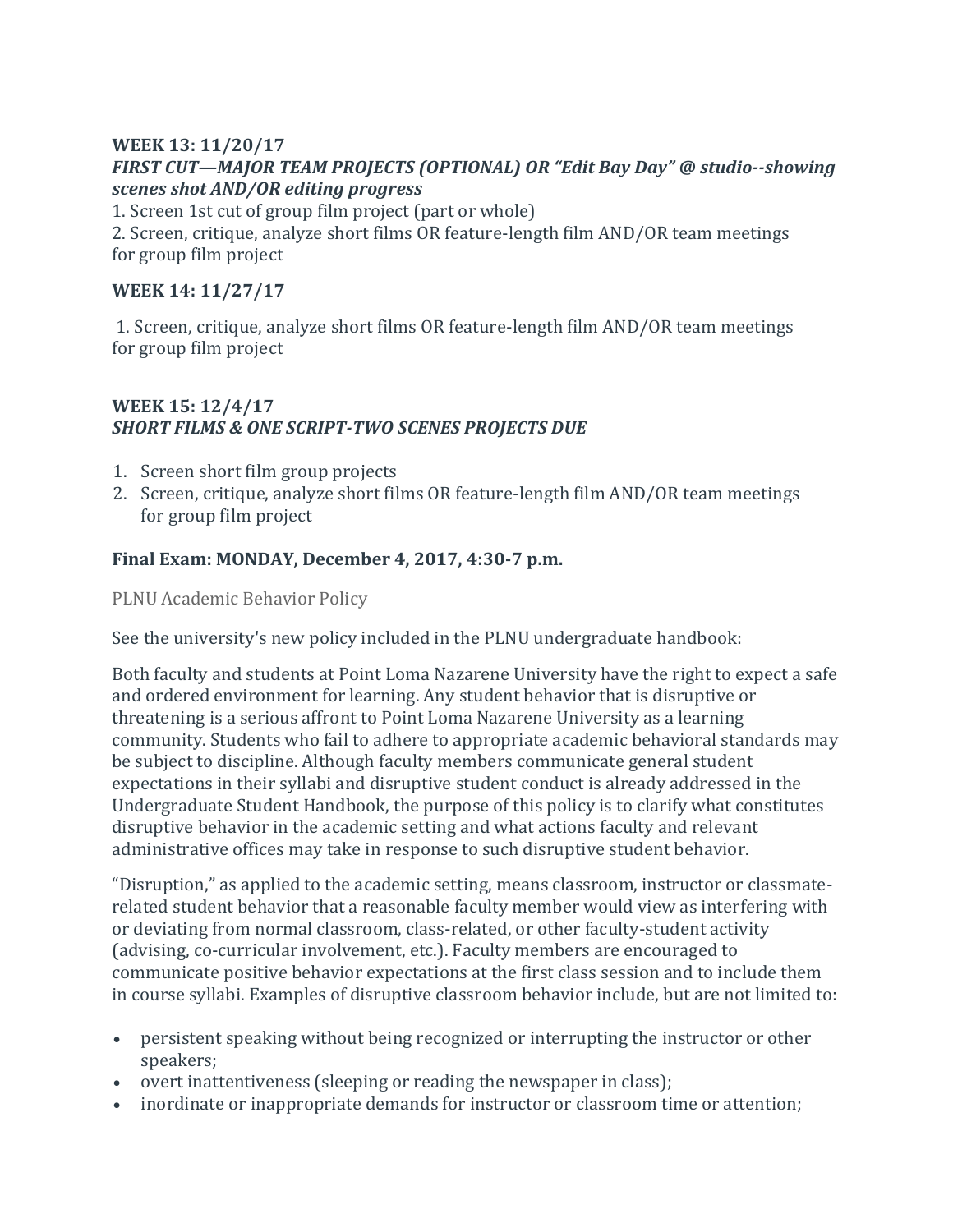- unauthorized use of cell phone or computer;
- behavior that distracts the class from the subject matter or discussion;
- unwanted contact with a classmate in person, via social media or other means;
- inappropriate public displays of affection;
- refusal to comply with reasonable instructor direction; and/or
- invasion of personal space, physical threats, harassing behavior or personal insults.

The policy applies if the behavior is reported by a faculty member or academic administrator and occurs exclusively or primarily in a student-faculty member interaction. Incidents which involve both academic and non-academic behavior may result in responses coordinated by the Vice Provost for Academic Administration and the Dean of Students.

Civil and polite expression of disagreement with the course instructor, during times when the instructor permits discussion, is not in itself disruptive behavior and is not prohibited.

Some students possess medical or psychological conditions that may affect functioning within the standards of the university. Although such students may be considered disabled and are protected under the Rehabilitation Act/ADA, they are required to meet the fundamental university academic and behavioral policy as described in the Student Handbook, Undergraduate Catalog and/or faculty syllabi.

PLNU Attendance & Participation Policy

### **PLNU ATTENDANCE AND PARTICIPATION POLICY⍟**

Regular and punctual attendance at all classes is considered essential to optimum academic achievement. If the student is absent from more than 10 percent of class meetings, the faculty member can file a written report which may result in de-enrollment. If the absences exceed 20 percent, the student may be de-enrolled without notice until the university drop date or, after that date, receive the appropriate grade for their work and participation. See [Academic Policies](http://catalog.pointloma.edu/content.php?catoid=18&navoid=1278) in the Undergraduate Academic Catalog.

PLNU Academic Honesty Policy

#### **PLNU ACADEMIC HONESTY POLICY⍟**

Students should demonstrate academic honesty by doing original work and by giving appropriate credit to the ideas of others. Academic dishonesty is the act of presenting information, ideas, and/or concepts as one's own when in reality they are the results of another person's creativity and effort. A faculty member who believes a situation involving academic dishonesty has been detected may assign a failing grade for that assignment or examination, or, depending on the seriousness of the offense, for the course. Faculty should follow and students may appeal using the procedure in the university Catalog. See **[Academic Policies](http://catalog.pointloma.edu/content.php?catoid=18&navoid=1278)** for definitions of kinds of academic dishonesty and for further policy information.

PLNU Copyright Policy